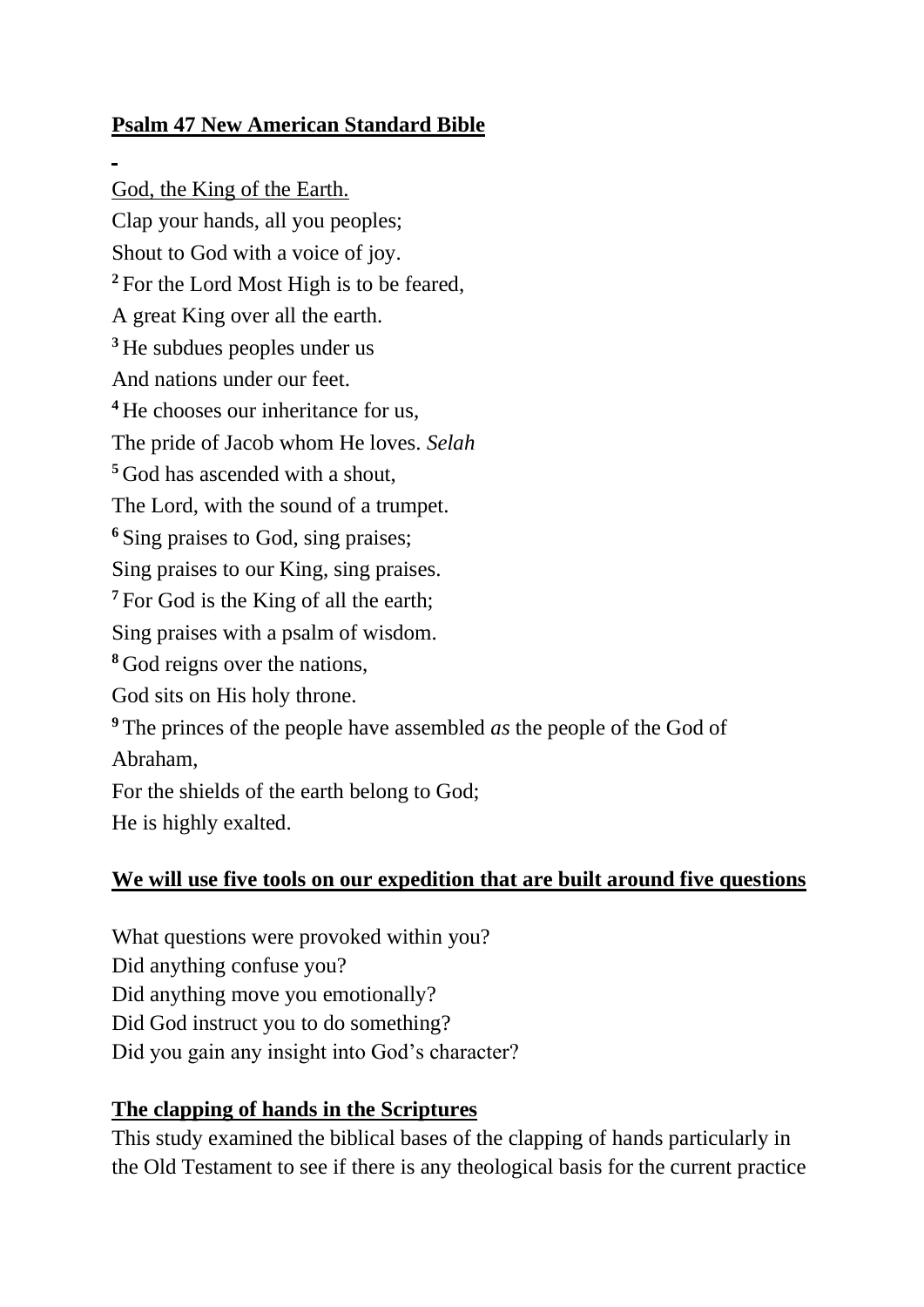of clapping in the church. The study shows that the gesture of clapping pertaining to people can either be positive or negative. However, it is always positive when the gesture is pertaining to God. It was an expression of religious adoration and worship during the time of Israel. Clapping of hands in the Temple is only to exalt God as King. It was used in recognition of Him as the Sovereign Lord, the Ruler of the Universe, and the Savior. Thus, rightly understood and practiced, clapping can be suggested to be a part of worship

- 1. What does it mean to clap your hands?
- 2. Why do we do it?
- 3. Why do we shout to the Lord?
- 4. What benefit does it bring? We know God is not deaf!
- 5. To clap is to appreciate and to exalt.
- 6. To shout is to capture the attention of everything within you, to focus on God and to give to Him your undivided attention.
- 7. Notice David said 'all peoples' everyone on earth should give praise to God.
- 8. What is the 'voice of joy' compared to the 'voice of sadness'?
- 9. The Lord is the one at the top. He is and there is no one like him.
- 10. 'Most high' means there is no one more worthy of your attention than God almighty - we were made for His glory.
- 11. To be 'in fear of Him' is to be in awe and reverence of God, for who He is and for what He can do.
- 12. 'A great King' how does someone become a great King? There have been many ordinary Kings but what makes a great King?
- 13. A great King can humble nations in order that our enemies serve us and we do not serve our enemies.
- 14. A great King makes the provision needed for the future possible and available.
- 15. What is the glory of Jacob? It is the inheritance of Israel's long-term future?
- 16. We are the new Israel, not that they are no more, but that we have been grafted into the family of God. Together we are the new Israel, one day the Jewish Israel will return to God.
- 17. 'To ascend' means He rises because of the shout of praise.